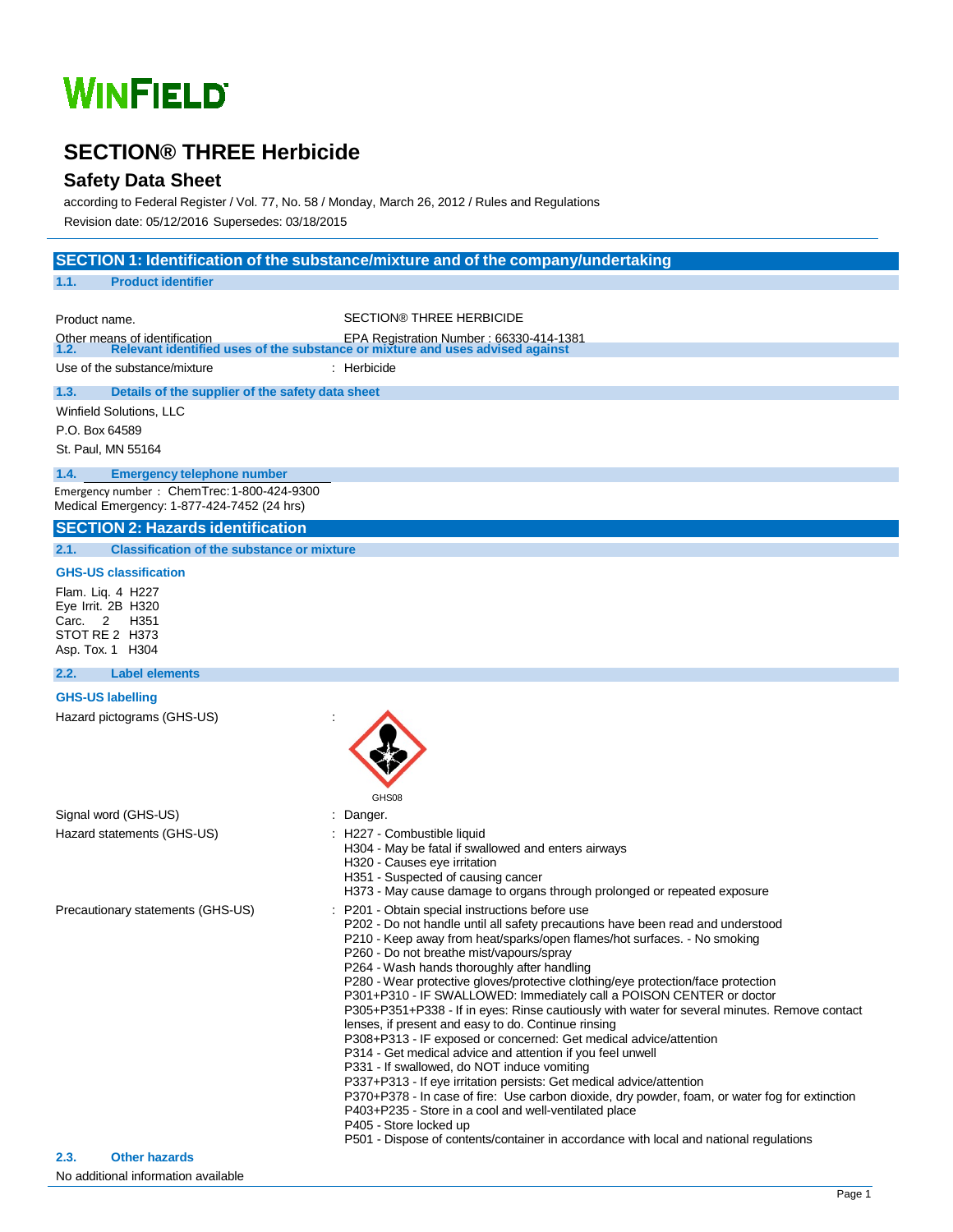### Safety Data Sheet

according to Federal Register / Vol. 77, No. 58 / Monday, March 26, 2012 / Rules and Regulations

#### No data available

#### Not applicable

Exact concentrations withheld as trade secret.

Full text of H-phrases: see section 16

| <b>Name</b>                       | <b>Product identifier</b> | %         | <b>GHS-US classification</b>                                                                                                   |
|-----------------------------------|---------------------------|-----------|--------------------------------------------------------------------------------------------------------------------------------|
| Heavy Aromatic Naptha Solvent     | (CAS No) 64742-94-5       | $50 - 60$ | Flam. Lig. 4, H227<br>Asp. Tox. 1, H304                                                                                        |
| Clethodim                         | (CAS No) 99129-21-2       | $30 - 40$ | Acute Tox. 4 (Oral), H302<br>Acute Tox. 4 (Inhalation:dust, mist), H332<br>Skin Irrit. 2, H315<br>STOT RE 2, H373              |
| 1,2,4-trimethylbenzene            | (CAS No) 95-63-6          | $1 - 7$   | Flam. Lig. 3, H226<br>Acute Tox. 4 (Inhalation), H332<br>Skin Irrit. 2, H315<br>Eye Irrit. 2A, H319<br>Aquatic Chronic 2, H411 |
| Anionic/nonionic surfactant blend | (CAS No) trade secret     | $1 - 5$   | Skin Irrit. 2, H315<br>Eye Irrit. 2A, H319                                                                                     |
| naphthalene                       | (CAS No) 91-20-3          | $0.1 - 2$ | Acute Tox. 4 (Oral), H302<br>Carc. 2. H351<br>Aquatic Acute 1, H400<br>Aquatic Chronic 1, H410                                 |

| First-aid measures general<br>First-aid measures after inhalation   | : Never give anything by mouth to an unconscious person. If you feel unwell, seek medical advice<br>: If inhaled and if breathing is difficult, remove victim to fresh air and keep at rest in a position<br>comfortable for breathing. Artificial respiration and/or oxygen if necessary. Call a POISON<br>CENTER/doctor/physician if you feel unwell. |
|---------------------------------------------------------------------|---------------------------------------------------------------------------------------------------------------------------------------------------------------------------------------------------------------------------------------------------------------------------------------------------------------------------------------------------------|
| First-aid measures after skin contact                               | : Remove affected clothing and wash all exposed skin area with mild soap and water, followed by<br>warm water rinse. Wash contaminated clothing before reuse. If skin irritation occurs: Get medical<br>advice/attention.                                                                                                                               |
| First-aid measures after eye contact                                | : IF IN EYES: Rinse cautiously with water for several minutes. Remove contact lenses, if present<br>and easy to do. Continue rinsing. Obtain medical attention if pain, blinking or redness persist.                                                                                                                                                    |
| First-aid measures after ingestion                                  | : Do NOT induce vomiting unless directed to do so by medical personnel. Immediately call a<br>POISON CENTER or doctor/physician.                                                                                                                                                                                                                        |
| 4.2.<br>Most important symptoms and effects, both acute and delayed |                                                                                                                                                                                                                                                                                                                                                         |
| Symptoms/injuries                                                   | : Causes damage to organs. Suspected of causing cancer.                                                                                                                                                                                                                                                                                                 |
| Symptoms/injuries after inhalation                                  | : Inhalation may cause: irritation, coughing, shortness of breath.                                                                                                                                                                                                                                                                                      |
| Symptoms/injuries after skin contact                                | : May cause moderate irritation.                                                                                                                                                                                                                                                                                                                        |
| Symptoms/injuries after eye contact                                 | : Causes eye irritation.                                                                                                                                                                                                                                                                                                                                |
| Symptoms/injuries after ingestion                                   | : May be fatal if swallowed and enters airways.                                                                                                                                                                                                                                                                                                         |

All treatments should be based on observed signs and symptoms of distress in the patient.

| Unsuitable extinguishing media | : Do not use a solid water stream as it may scatter and spread fire.                           |
|--------------------------------|------------------------------------------------------------------------------------------------|
| Fire hazard                    | : Combustible liquid.                                                                          |
| <b>Explosion hazard</b>        | : May form flammable/explosive vapour-air mixture.                                             |
| Reactivity                     | Liquid evaporates and forms vapors/fumes that can catch fire and burn with explosive violence. |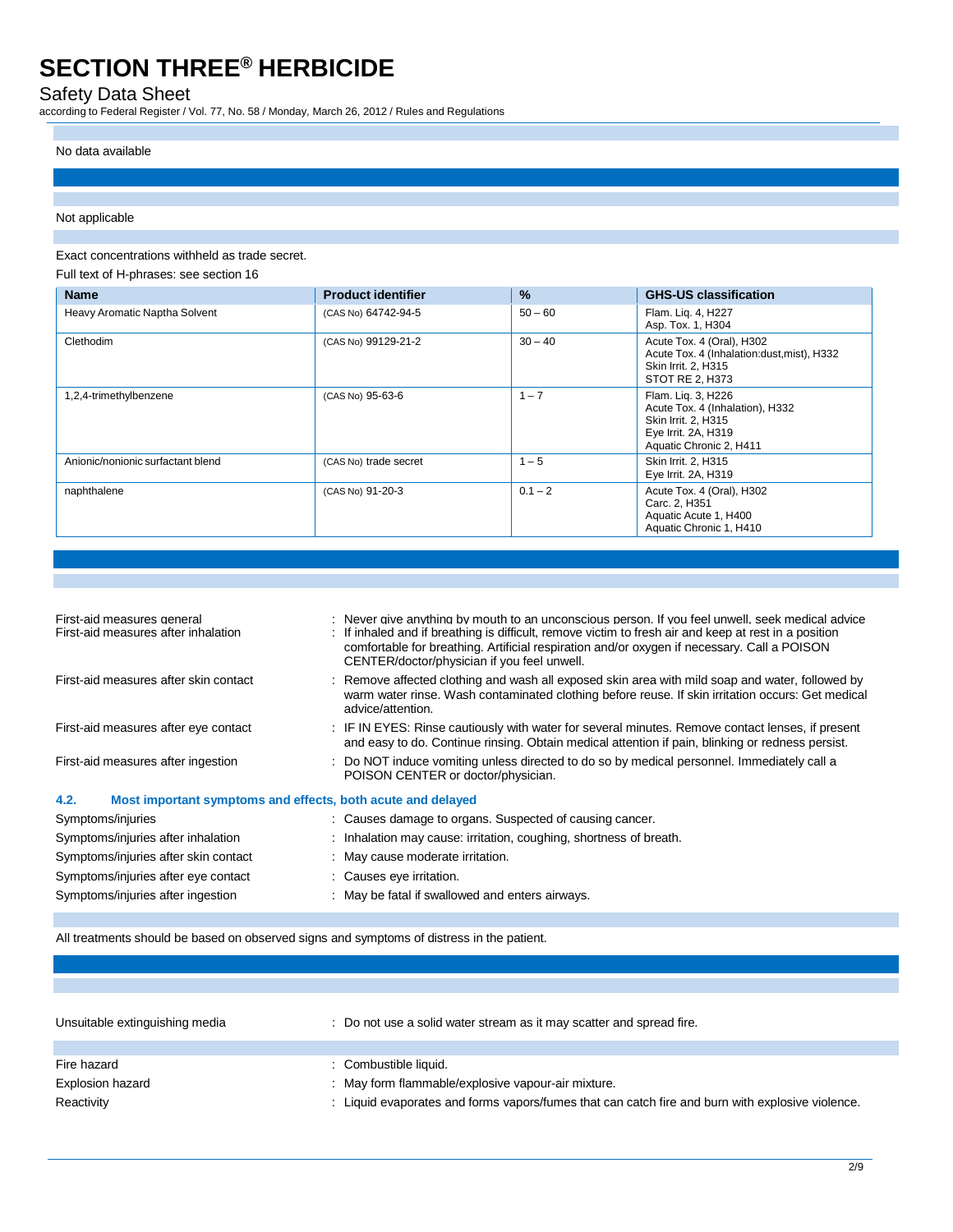Safety Data Sheet

according to Federal Register / Vol. 77, No. 58 / Monday, March 26, 2012 / Rules and Regulations

| Firefighting instructions                                          | : Exercise caution when fighting any chemical fire. Do not allow run-off from fire fighting to enter<br>drains or water courses. Use water spray or fog for cooling exposed containers.                                                                                             |
|--------------------------------------------------------------------|-------------------------------------------------------------------------------------------------------------------------------------------------------------------------------------------------------------------------------------------------------------------------------------|
| Protection during firefighting                                     | : Do not enter fire area without proper protective equipment, including respiratory protection. Wear<br>fire/flame resistant/retardant clothing. Wear a self contained breathing apparatus.                                                                                         |
|                                                                    |                                                                                                                                                                                                                                                                                     |
|                                                                    |                                                                                                                                                                                                                                                                                     |
| General measures                                                   | Remove ignition sources. Use special care to avoid static electric charges. No naked lights. No<br>smoking. Avoid all eyes and skin contact and do not breathe vapour and mist.                                                                                                     |
| 6.1.1.<br>For non-emergency personnel                              |                                                                                                                                                                                                                                                                                     |
| Protective equipment                                               | : Wear suitable gloves. rubber. Chemical goggles or safety glasses.                                                                                                                                                                                                                 |
| <b>Emergency procedures</b>                                        | : Evacuate unnecessary personnel.                                                                                                                                                                                                                                                   |
| 6.1.2.<br>For emergency responders                                 |                                                                                                                                                                                                                                                                                     |
| Protective equipment                                               | : Wear suitable gloves. rubber. Chemical goggles or safety glasses.                                                                                                                                                                                                                 |
| Emergency procedures                                               | Stop leak if safe to do so. Ventilate area.                                                                                                                                                                                                                                         |
|                                                                    |                                                                                                                                                                                                                                                                                     |
|                                                                    | Prevent entry to sewers and public waters. Do not discharge into drains or the environment.                                                                                                                                                                                         |
|                                                                    |                                                                                                                                                                                                                                                                                     |
| For containment                                                    | : Absorb and/or contain spill with inert material, then place in suitable container. Contain any spills                                                                                                                                                                             |
| Methods for cleaning up                                            | Soak up spills with inert solids, such as clay or diatomaceous earth as soon as possible.                                                                                                                                                                                           |
| 6.4.<br><b>Reference to other sections</b>                         |                                                                                                                                                                                                                                                                                     |
|                                                                    | Section 13: disposal information. Section 7: safe handling. Section 8: personal protective equipment.                                                                                                                                                                               |
|                                                                    |                                                                                                                                                                                                                                                                                     |
|                                                                    |                                                                                                                                                                                                                                                                                     |
|                                                                    |                                                                                                                                                                                                                                                                                     |
| Additional hazards when processed<br>Precautions for safe handling | Handle empty containers with care because residual vapours are flammable. Keep away from<br>: No naked lights. No smoking. Obtain special instructions before use. Do not handle until all<br>safety precautions have been read and understood. Avoid breathing mist/vapuors/spray. |
| Hygiene measures                                                   | : Wash hands and other exposed areas with mild soap and water before eating, drinking or<br>smoking and when leaving work.                                                                                                                                                          |
|                                                                    |                                                                                                                                                                                                                                                                                     |
| <b>Technical measures</b>                                          | : Proper grounding procedures to avoid static electricity should be followed.                                                                                                                                                                                                       |
| Storage conditions                                                 | : Keep in fireproof place. Keep only in the original container in a cool well ventilated place. Keep<br>container closed when not in use.                                                                                                                                           |
| Incompatible products                                              | strong oxidizers. Strong acids. Strong bases.                                                                                                                                                                                                                                       |
| Incompatible materials                                             | Heat sources.                                                                                                                                                                                                                                                                       |
| 7.3.<br><b>Specific end use(s)</b>                                 |                                                                                                                                                                                                                                                                                     |
| Herbicide.                                                         |                                                                                                                                                                                                                                                                                     |
|                                                                    |                                                                                                                                                                                                                                                                                     |
| 8.1.<br><b>Control parameters</b>                                  |                                                                                                                                                                                                                                                                                     |

| Heavy Aromatic Naptha Solvent (64742-94-5) |                                 |                     |
|--------------------------------------------|---------------------------------|---------------------|
| <b>USA ACGIH</b>                           | ACGIH STEL (mg/m <sup>3</sup> ) | $10 \text{ mg/m}^3$ |
| <b>USA OSHA</b>                            | OSHA PEL (TWA) (mg/m3)          | $5 \text{ mg/m}^3$  |
| naphthalene (91-20-3)                      |                                 |                     |
| <b>USA ACGIH</b>                           | ACGIH TWA (mg/m <sup>3</sup> )  | $52 \text{ mg/m}^3$ |
| <b>USA ACGIH</b>                           | ACGIH TWA (ppm)                 | 10 ppm              |
| <b>USA ACGIH</b>                           | ACGIH STEL (mg/m <sup>3</sup> ) | $79 \text{ mg/m}^3$ |
| <b>USA ACGIH</b>                           | ACGIH STEL (ppm)                | 15 ppm              |
| <b>USA OSHA</b>                            | OSHA PEL (TWA) (mg/m3)          | 50 mg/m $3$         |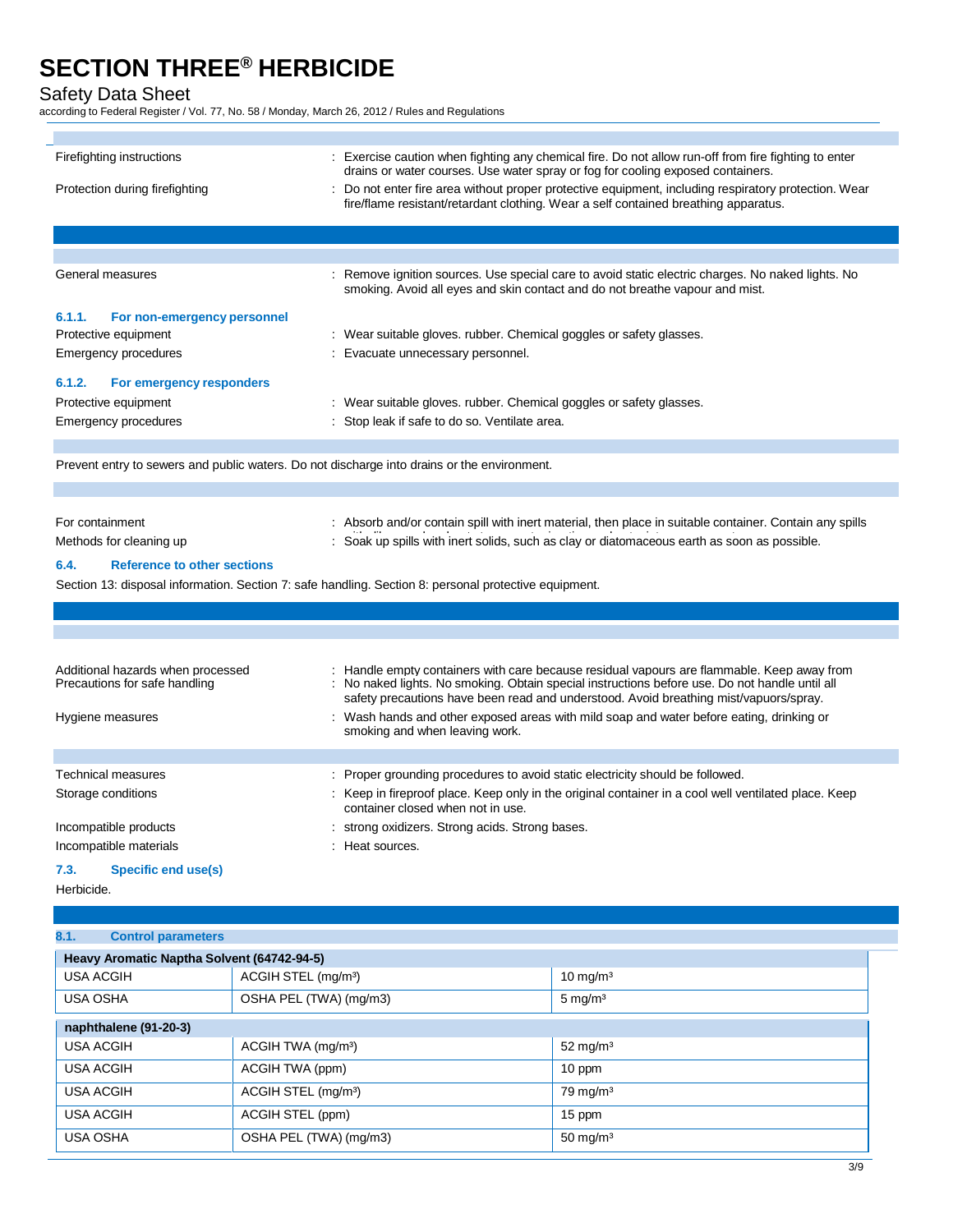### Safety Data Sheet

according to Federal Register / Vol. 77, No. 58 / Monday, March 26, 2012 / Rules and Regulations

| naphthalene (91-20-3)                      |                                                                   |                                                                                                    |
|--------------------------------------------|-------------------------------------------------------------------|----------------------------------------------------------------------------------------------------|
| USA OSHA                                   | OSHA PEL (TWA) (ppm)                                              | 10 ppm                                                                                             |
|                                            |                                                                   |                                                                                                    |
| 1,2,4-trimethylbenzene (95-63-6)           |                                                                   |                                                                                                    |
| <b>USA ACGIH</b>                           | ACGIH TWA (mg/m <sup>3</sup> )                                    | 123 mg/m <sup>3</sup>                                                                              |
| <b>USA ACGIH</b>                           | ACGIH TWA (ppm)                                                   | 25 ppm                                                                                             |
|                                            |                                                                   |                                                                                                    |
| None established.                          |                                                                   |                                                                                                    |
|                                            |                                                                   |                                                                                                    |
| None established.                          |                                                                   |                                                                                                    |
|                                            |                                                                   |                                                                                                    |
|                                            |                                                                   |                                                                                                    |
|                                            |                                                                   | Avoid creating mist or spray. Avoid splashing. Either local exhaust or general room ventilation is |
| Appropriate engineering controls           | usually required.                                                 |                                                                                                    |
| Hand protection                            |                                                                   | : Wear suitable gloves resistant to chemical penetration. Nitrile rubber gloves.                   |
| Eye protection                             | : In case of splashing or aerosol production: protective goggles. |                                                                                                    |
| Respiratory protection                     |                                                                   | : Where exposure through inhalation may occur from use, respiratory protection equipment is        |
|                                            |                                                                   | recommended. Use an approved respirator equipped with oil/mist cartridges.                         |
|                                            |                                                                   |                                                                                                    |
| Colour                                     | : Amber                                                           |                                                                                                    |
| Odour                                      | : Aromatic                                                        |                                                                                                    |
| Odour threshold                            | : No data available                                               |                                                                                                    |
|                                            |                                                                   |                                                                                                    |
| pH                                         | : $3.96 \ @ 25 \degree C$                                         |                                                                                                    |
| Relative evaporation rate (butylacetate=1) | : No data available                                               |                                                                                                    |
| Melting point                              | : No data available                                               |                                                                                                    |
| Freezing point                             | : No data available                                               |                                                                                                    |
| Boiling point                              | : No data available                                               |                                                                                                    |
| Flash point                                | : 61 °C Closed Cup                                                |                                                                                                    |
| Self ignition temperature                  | No data available                                                 |                                                                                                    |
| Decomposition temperature                  | No data available                                                 |                                                                                                    |
| Flammability (solid, gas)                  | No data available                                                 |                                                                                                    |
| Vapour pressure                            | : No data available                                               |                                                                                                    |
| Relative vapour density at 20 °C           | No data available                                                 |                                                                                                    |
| Relative density                           | : 0.98 g/ml @ 20°C                                                |                                                                                                    |
| Density                                    | : 0.98 g/ml @ 20°C                                                |                                                                                                    |
| Solubility                                 | : insoluble in water. Soluble in hydrocarbon solvents.            |                                                                                                    |
| Log Pow                                    | : No data available                                               |                                                                                                    |
| Log Kow                                    | : No data available                                               |                                                                                                    |
| Viscosity                                  | : 20 cP @ 25°C                                                    |                                                                                                    |
| Viscosity, kinematic                       | 20.408 cSt (calculated)                                           |                                                                                                    |
| Viscosity, dynamic                         | No data available                                                 |                                                                                                    |
| <b>Explosive properties</b>                | Product is not explosive.                                         |                                                                                                    |
| Oxidising properties                       | No oxidizing properties.                                          |                                                                                                    |
| <b>Explosive limits</b>                    | : No data available                                               |                                                                                                    |
|                                            |                                                                   |                                                                                                    |
| VOC content                                | $: 0\%$                                                           |                                                                                                    |

Liquid evaporates and forms vapors/fumes that can catch fire and brun with explosive violence.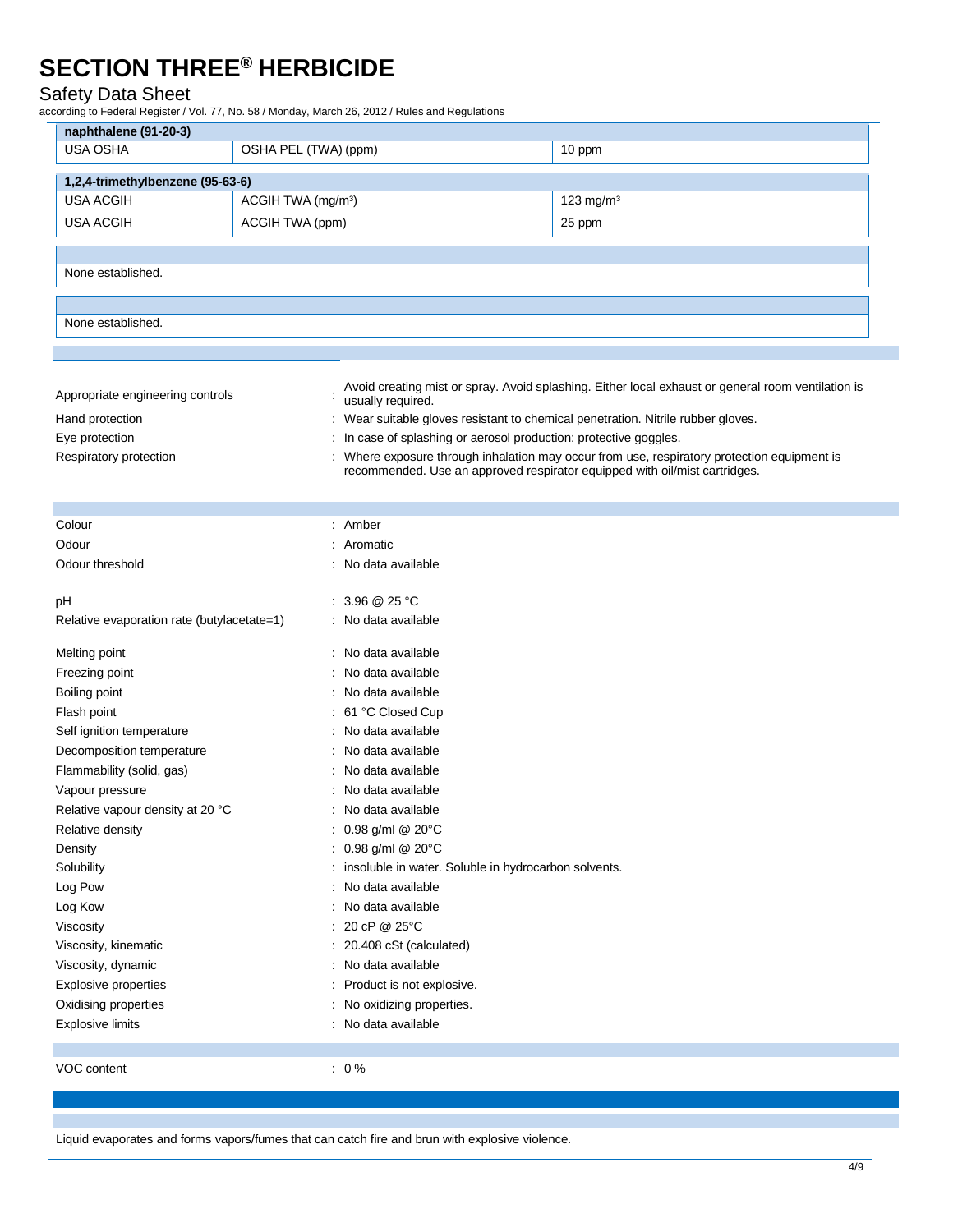### Safety Data Sheet

according to Federal Register / Vol. 77, No. 58 / Monday, March 26, 2012 / Rules and Regulations

| Combustible liquid. May form flammable/explosive vapour-air mixture. |
|----------------------------------------------------------------------|
|                                                                      |
| Hazardous polymerization will not occur.                             |
|                                                                      |
| Open flame. Overheating. Direct sunlight. Heat. Sparks.              |
|                                                                      |
| Strong acids. Strong oxidizers. Strong bases.                        |
|                                                                      |

#### May release flammable gases.

| Acute toxicity                             | : Not classified                                                          |
|--------------------------------------------|---------------------------------------------------------------------------|
| <b>SECTION® THREE HERBICIDE</b>            |                                                                           |
| LD50 oral rat                              | > 3129 mg/kg                                                              |
| LD50 dermal rabbit                         | > 5050 mg/kg No mortality occurred during the study                       |
| LC50 inhalation rat (mg/l)                 | > 2.23 mg/l/4h No mortality occurred during the study                     |
| Clethodim (99129-21-2)                     |                                                                           |
| LD50 oral rat                              | 1360 (1360 - 1630) mg/kg (from SDS for Arysta Technical (≥93%) Clethodim) |
| LD50 dermal rat                            | > 5000 mg/kg                                                              |
| LD50 dermal rabbit                         | > 5 g/kg (from SDS for Arysta Technical (≥93%) Clethodim)                 |
| LC50 inhalation rat (mg/l)                 | 3.9 mg/l/4h (from SDS for Arysta Technical (≥93%) Clethodim)              |
| ATE (oral)                                 | 1360.000 mg/kg bodyweight                                                 |
| ATE (vapours)                              | 3.900 mg/l/4h                                                             |
| ATE (dust, mist)                           | 3.900 mg/l/4h                                                             |
| Heavy Aromatic Naptha Solvent (64742-94-5) |                                                                           |
| LD50 oral rat                              | > 5000 mg/kg                                                              |
| LD50 dermal rabbit                         | > 2000 mg/kg                                                              |
| LC50 inhalation rat (mg/l)                 | $> 5.28$ mg/l/4h                                                          |
| naphthalene (91-20-3)                      |                                                                           |
| LD50 oral rat                              | 490 mg/kg                                                                 |
| LD50 dermal rabbit                         | 20 g/kg                                                                   |
| LC50 inhalation rat (mg/l)                 | $>$ 340 mg/m <sup>3</sup> 1 hour                                          |
| ATE (oral)                                 | 490.000 mg/kg bodyweight                                                  |
| ATE (dermal)                               | 20000.000 mg/kg bodyweight                                                |
| 1,2,4-trimethylbenzene (95-63-6)           |                                                                           |
| LD50 oral rat                              | 3415 mg/kg                                                                |
| LD50 dermal rat                            | 3440 mg/kg                                                                |
| LC50 inhalation rat (ppm)                  | 954 ppm                                                                   |
| ATE (oral)                                 | 3415.000 mg/kg bodyweight                                                 |
| ATE (dermal)                               | 3440.000 mg/kg bodyweight                                                 |
| ATE (dust, mist)                           | 1.500 mg/l/4h                                                             |
| Skin corrosion/irritation                  | : Not classified.                                                         |

pH: 4 (1% emulsion)

A primary dermal irritation study was conducted on three albino rabbits. Slight was noticed upon initial observation, all effects were reversed by 72 hours. Maximum irritation score of 0.75. May be slightly irritating, but not sufficient for classification.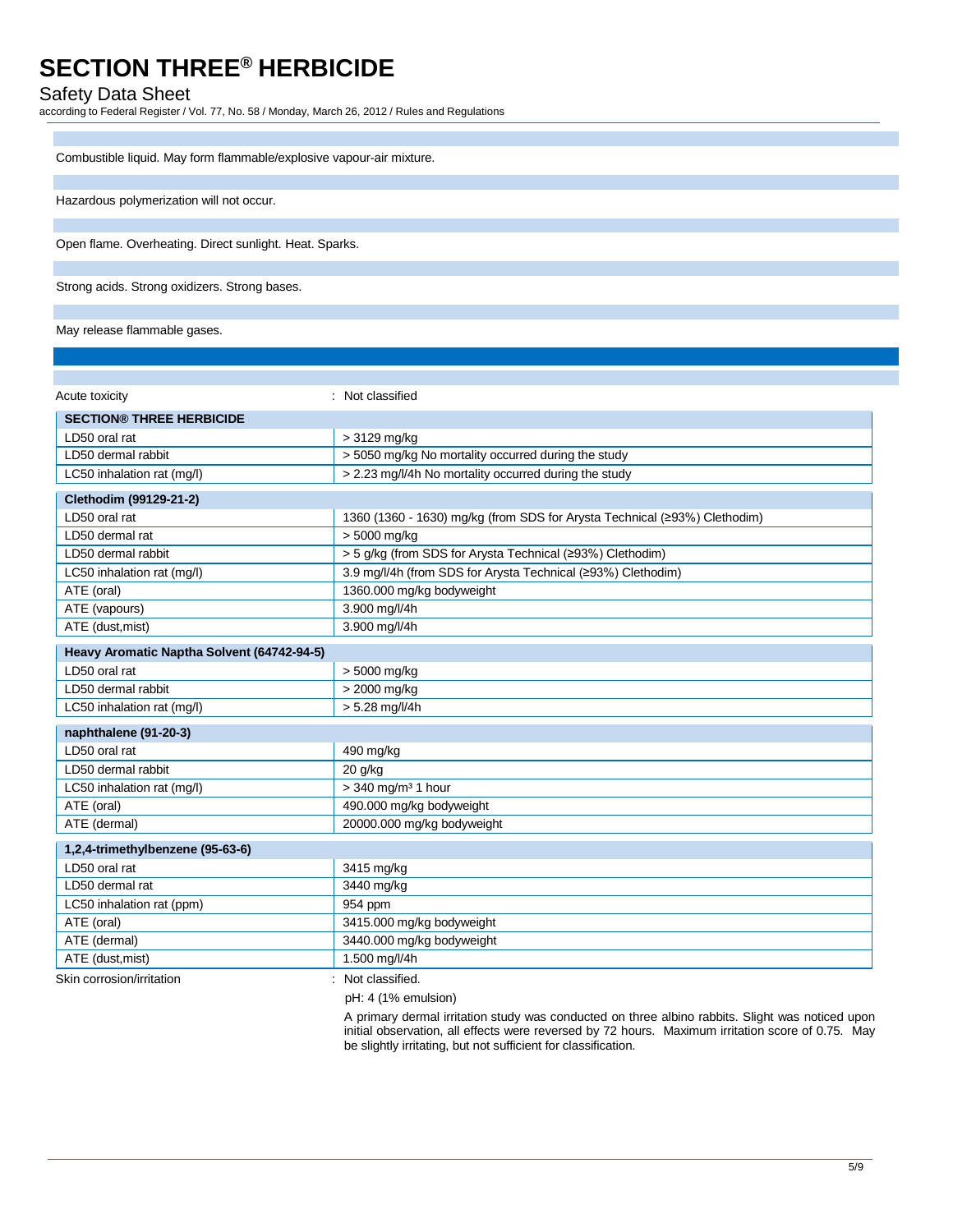### Safety Data Sheet

according to Federal Register / Vol. 77, No. 58 / Monday, March 26, 2012 / Rules and Regulations

| Serious eye damage/irritation                         | : Causes eye irritation.                                                                                                                                                                                                                                                                                                                           |
|-------------------------------------------------------|----------------------------------------------------------------------------------------------------------------------------------------------------------------------------------------------------------------------------------------------------------------------------------------------------------------------------------------------------|
|                                                       | pH: 4 (1% emulsion)                                                                                                                                                                                                                                                                                                                                |
|                                                       | An acute eye irritation study was conducted on three albino rabbits. Cornea Opacity was seen in<br>up to two animals at intervals of 1, 24, 48, and 72 hours. Iritis was seen in one animal at all time<br>intervals. Conjunctivae Redness and chemosis were seen initially in all animals. All effects seen<br>were completely reversed by Day 4. |
| Respiratory or skin sensitisation                     | : Not classified                                                                                                                                                                                                                                                                                                                                   |
|                                                       | Produced no skin irritation and did not elicit a skin sensitizing reaction in guinea pigs.                                                                                                                                                                                                                                                         |
| Germ cell mutagenicity                                | : Not classified                                                                                                                                                                                                                                                                                                                                   |
| Carcinogenicity                                       | : Suspected of causing cancer.                                                                                                                                                                                                                                                                                                                     |
| Reproductive toxicity                                 | : Not classified                                                                                                                                                                                                                                                                                                                                   |
| Specific target organ toxicity (single exposure)      | : Not classified                                                                                                                                                                                                                                                                                                                                   |
| Specific target organ toxicity (repeated<br>exposure) | : May cause damage to organs through prolonged or repeated exposure.                                                                                                                                                                                                                                                                               |
| Aspiration hazard                                     | : May be fatal if swallowed and enters airways.                                                                                                                                                                                                                                                                                                    |
| Symptoms/injuries after inhalation                    | : Inhalation may cause: irritation, coughing, shortness of breath.                                                                                                                                                                                                                                                                                 |
| Symptoms/injuries after skin contact                  | : May cause moderate irritation.                                                                                                                                                                                                                                                                                                                   |
| Symptoms/injuries after eye contact                   | : Causes eye irritation.                                                                                                                                                                                                                                                                                                                           |
| Symptoms/injuries after ingestion                     | : May be fatal if swallowed and enters airways.                                                                                                                                                                                                                                                                                                    |

| 12.1.<br><b>Toxicity</b>                                    |                                                                   |
|-------------------------------------------------------------|-------------------------------------------------------------------|
| Clethodim (99129-21-2)                                      |                                                                   |
| LC50 fishes 1                                               | > 33 mg/l Lepomis macrochirus (Bluegill) - 96 hr 83.3% purity     |
| EC50 Daphnia 1                                              | 20.2 mg/l                                                         |
| ErC50 (algae)                                               | 11.4 mg/l Green Algae                                             |
| naphthalene (91-20-3)                                       |                                                                   |
| LC50 fishes 1                                               | > 0.91 (0.91 - 2.82) mg/l Oncornhynchus mykiss (From Koppers SDS) |
| EC50 Daphnia 1                                              | >= 1.96 mg/l From Koppers SDS                                     |
| EC50 other aquatic organisms 1                              | 33 mg/l From Sigma-Aldrich SDS                                    |
| LC50 fish 2                                                 | > 1 (1 - 6.5) mg/l Pimpephales promelas (From Sigma-Aldrich SDS)  |
| LOEC (acute)                                                | 3.2 mg/l From Sigma-Aldrich SDS                                   |
| NOEC (acute)                                                | 1.8 mg/l From Sigma-Aldrich SDS                                   |
| 1,2,4-trimethylbenzene (95-63-6)                            |                                                                   |
| LC50 fishes 1                                               | 7.72 mg/l                                                         |
| LC50 other aquatic organisms 1                              | $3.6$ mg/l                                                        |
| EC50 other aquatic organisms 1                              | 2.356 mg/l                                                        |
| <b>Persistence and degradability</b><br>12.2.               |                                                                   |
| Heavy Aromatic Naptha Solvent (64742-94-5)                  |                                                                   |
| Persistence and degradability                               | Not rapidly degradable.                                           |
| Biodegradation                                              | 39 %                                                              |
| 12.3.<br><b>Bioaccumulative potential</b>                   |                                                                   |
| naphthalene (91-20-3)                                       |                                                                   |
| BCF fish 1                                                  | $>= 427 (427 - 1158)$                                             |
| <b>Mobility in soil</b><br>12.4.                            |                                                                   |
| Heavy Aromatic Naptha Solvent (64742-94-5)                  |                                                                   |
| Mobility in soil                                            | Migrates to soil.                                                 |
|                                                             |                                                                   |
| والمادانون بمرور ويمنعه ومستمكمين المتمرد تناوله ومراجعاتها |                                                                   |

No additional information available

Waste disposal recommendations : Dispose in a safe manner in accordance with local/national regulations.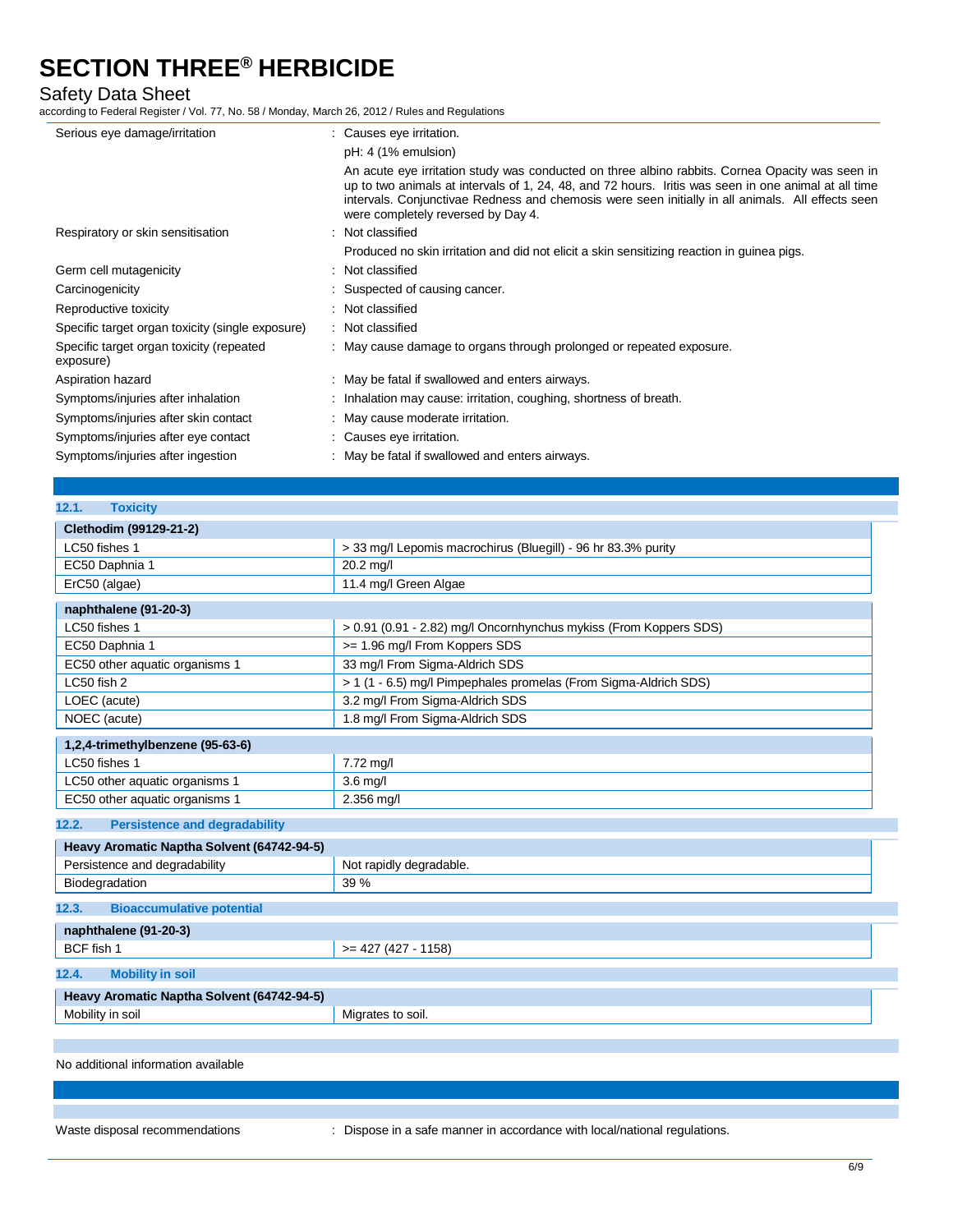### Safety Data Sheet

according to Federal Register / Vol. 77, No. 58 / Monday, March 26, 2012 / Rules and Regulations

| Additional information                 | : Handle empty containers with care because residual vapours are flammable.                   |
|----------------------------------------|-----------------------------------------------------------------------------------------------|
| Ecology - waste materials              | : Hazardous waste due to toxicity.                                                            |
|                                        |                                                                                               |
| In accordance with 49CFR US DOT (Land) |                                                                                               |
| Non-bulk ( $\leq$ 119 gallons)         | : Not regulated                                                                               |
| Bulk $(>119$ but $< 624$ gallons)      | : NA1993 Combustible liquid, n.o.s. (Heavy aromatic naphtha solvent), 3, III                  |
| $RQ$ Bulk ( $\geq$ 624 gallons)        | : NA1993 Combustible liquid, n.o.s. (Heavy aromatic naphtha solvent), 3, III, RQ(Naphthalene) |
| <b>ERG</b>                             | : 128                                                                                         |
|                                        |                                                                                               |
| Other information                      | : No supplementary information available.                                                     |
| <b>ADR</b>                             |                                                                                               |
| Not regulated                          |                                                                                               |
| <b>Transport by sea</b>                |                                                                                               |
| Not regulated                          |                                                                                               |

### **Air transport**

Not regulated

| Clethodim (99129-21-2)                                                                                                                              |  |  |  |
|-----------------------------------------------------------------------------------------------------------------------------------------------------|--|--|--|
| Not listed on the United States TSCA (Toxic Substances Control Act) inventory.<br>Exempt under FIFRA Section 3 (2)(B)(ii) when used as a pesticide. |  |  |  |
| naphthalene (91-20-3)                                                                                                                               |  |  |  |
| SARA Section 311/312 Hazard Classes<br>Delayed (chronic) health hazard<br>Immediate (acute) health hazard                                           |  |  |  |
| $1,2,4$ -trimethylbenzene (95-63-6)                                                                                                                 |  |  |  |
| Listed on the United States TSCA (Toxic Substances Control Act) inventory                                                                           |  |  |  |

#### **CANADA**

| <b>SECTION® THREE HERBICIDE</b> |                                                                                                                                                                                                                                                                                                                                                                                     |
|---------------------------------|-------------------------------------------------------------------------------------------------------------------------------------------------------------------------------------------------------------------------------------------------------------------------------------------------------------------------------------------------------------------------------------|
| <b>WHMIS Classification</b>     | Class B Division 3 - Combustible Liquid<br>Class D Division 1 Subdivision B - Toxic material causing immediate and serious toxic effects<br>Class D Division 2 Subdivision B - Toxic material causing other toxic effects<br>This product has been classified in accordance with the hazard criteria of the CPR and the<br>MSDS contains all of the information required by the CPR |
|                                 |                                                                                                                                                                                                                                                                                                                                                                                     |

#### **Clethodim (99129-21-2)**

Not listed on the Canadian DSL (Domestic Substances List) inventory.

Listed on the Canadian DSL (Domestic Substances List) inventory.

#### **EU-Regulations**

#### **Clethodim (99129-21-2)**

Not listed on the EEC inventory EINECS (European Inventory of Existing Commercial Chemical Substances) substances.

#### **1,2,4-trimethylbenzene (95-63-6)**

Listed on the EEC inventory EINECS (European Inventory of Existing Commercial Chemical Substances) substances.

### **Classification according to Regulation (EC) No. 1272/2008 [CLP]**

Carc. 2 H351 STOT RE 2 H373<br>Asp. Tox. 1 H304 Asp. Tox. 1 Aquatic Chronic 3 H412

Full text of H-phrases: see section 16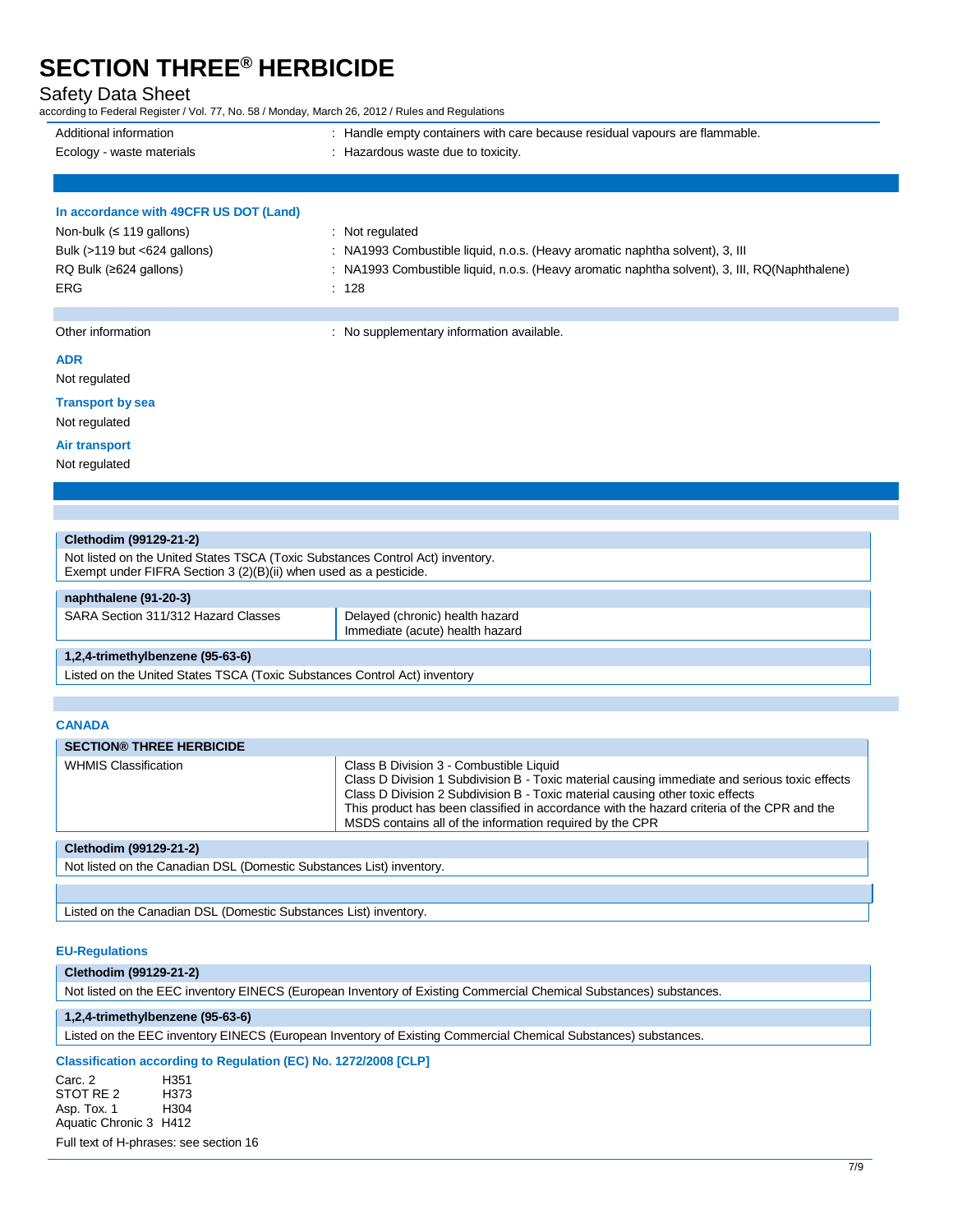### Safety Data Sheet

according to Federal Register / Vol. 77, No. 58 / Monday, March 26, 2012 / Rules and Regulations

**Classification according to Directive 67/548/EEC or 1999/45/EC**

Xn; R20 Xn; R65 R52/53

#### **15.2.2. National regulations**

No additional information available

Not listed on any state Right-to-Know Hazardous Chemicals lists.

This chemical is a pesticide product registered by the United States Environmental Protection Agency and is subject to certain labeling requirements under federal pesticide law. These requirements differ from the classification criteria and hazard information required for safety data sheets (SDS), and for workplace labels of non-pesticide chemicals. The hazard information required on the pesticide label is reproduced below. The pesticide label also includes other important information, including directions for use.

| Signal word (FIFRA)                     | Caution.                                                                                                                                                                                                                                                                                                                                                                                                                                                                                                                                                                                                                                                                                                                                                                                                                                              |
|-----------------------------------------|-------------------------------------------------------------------------------------------------------------------------------------------------------------------------------------------------------------------------------------------------------------------------------------------------------------------------------------------------------------------------------------------------------------------------------------------------------------------------------------------------------------------------------------------------------------------------------------------------------------------------------------------------------------------------------------------------------------------------------------------------------------------------------------------------------------------------------------------------------|
| Hazard statements (FIFRA)               | Harmful if swallowed. Causes moderate eye irritation. Wash thoroughly with soap and water after<br>handling and before eating, drinking, chewing gum, using tobacco or using the toilet. Avoid<br>contact with eyes or clothing. Wear protective eyewear, long-sleeved shirt and long pants, socks,<br>shoes and chemical resistant gloves (such as Barrier Laminate, Butyl Rubber, Nitrile Rubber,<br>Viton, Selection Category F, G)                                                                                                                                                                                                                                                                                                                                                                                                                |
| Environmental hazards                   | Do not apply directly to water, to areas where surface water is present or to intertidal areas<br>below the mean high water mark. Do not apply where runoff is likely to occur. Do not apply<br>where weather conditions favor drift from areas treated. Do not contaminate water when<br>disposing of equipment washwater or rinsate.<br>The use of this product may pose a hazard to the federally designated endangered species of<br>Solano Grass and Wild Rice. Use of this product is prohibited in the following areas where the<br>species are known to exist:<br><b>Solano Grass:</b> Solano County, California: the vernal lakes area bounded by the Union Pacific<br>Railroad and Hastings Road to the north, Highway 113 to the east, Highway 12 to the south, and<br>Travis Air Force Base to the west.<br>Wild Rice: Hays County, Texas |
| Physical or Chemical hazards            | Combustible: Do not store near heat or open flame.                                                                                                                                                                                                                                                                                                                                                                                                                                                                                                                                                                                                                                                                                                                                                                                                    |
|                                         |                                                                                                                                                                                                                                                                                                                                                                                                                                                                                                                                                                                                                                                                                                                                                                                                                                                       |
| Indication of changes                   | Original Document.                                                                                                                                                                                                                                                                                                                                                                                                                                                                                                                                                                                                                                                                                                                                                                                                                                    |
| Data sources                            | ACGIH 2000.                                                                                                                                                                                                                                                                                                                                                                                                                                                                                                                                                                                                                                                                                                                                                                                                                                           |
|                                         | European Chemicals Agency (ECHA) Registered Substances list. Accessed at<br>http://echa.europa.eu/.                                                                                                                                                                                                                                                                                                                                                                                                                                                                                                                                                                                                                                                                                                                                                   |
|                                         | Krister Forsberg and S.Z. Mansdorf, "Quick Selection Guide to Chemical Protective Clothing",<br>Fifth Edition.                                                                                                                                                                                                                                                                                                                                                                                                                                                                                                                                                                                                                                                                                                                                        |
|                                         | National Fire Protection Association; Fire Protection Guide to Hazardous Materials; 10th edition.                                                                                                                                                                                                                                                                                                                                                                                                                                                                                                                                                                                                                                                                                                                                                     |
|                                         | OSHA 29CFR 1910.1200 Hazard Communication Standard.                                                                                                                                                                                                                                                                                                                                                                                                                                                                                                                                                                                                                                                                                                                                                                                                   |
|                                         | TSCA Chemical Substance Inventory. Accessed at<br>http://www.epa.gov/oppt/existingchemicals/pubs/tscainventory/howto.html.                                                                                                                                                                                                                                                                                                                                                                                                                                                                                                                                                                                                                                                                                                                            |
| Abbreviations and acronyms              | ACGIH (American Conference of Governement Industrial Hygienists).                                                                                                                                                                                                                                                                                                                                                                                                                                                                                                                                                                                                                                                                                                                                                                                     |
|                                         | ATE: Acute Toxicity Estimate.                                                                                                                                                                                                                                                                                                                                                                                                                                                                                                                                                                                                                                                                                                                                                                                                                         |
|                                         | CAS (Chemical Abstracts Service) number.                                                                                                                                                                                                                                                                                                                                                                                                                                                                                                                                                                                                                                                                                                                                                                                                              |
|                                         | CLP: Classification, Labelling, Packaging.                                                                                                                                                                                                                                                                                                                                                                                                                                                                                                                                                                                                                                                                                                                                                                                                            |
|                                         | EC50: Environmental Concentration associated with a response by 50% of the test population.                                                                                                                                                                                                                                                                                                                                                                                                                                                                                                                                                                                                                                                                                                                                                           |
|                                         | GHS: Globally Harmonized System (of Classification and Labeling of Chemicals).                                                                                                                                                                                                                                                                                                                                                                                                                                                                                                                                                                                                                                                                                                                                                                        |
|                                         | LD50: Lethal Dose for 50% of the test population.                                                                                                                                                                                                                                                                                                                                                                                                                                                                                                                                                                                                                                                                                                                                                                                                     |
|                                         | OSHA: Occupational Safety & Health Administration.                                                                                                                                                                                                                                                                                                                                                                                                                                                                                                                                                                                                                                                                                                                                                                                                    |
|                                         | STEL: Short Term Exposure Limits.                                                                                                                                                                                                                                                                                                                                                                                                                                                                                                                                                                                                                                                                                                                                                                                                                     |
|                                         | <b>TSCA: Toxic Substances Control Act.</b>                                                                                                                                                                                                                                                                                                                                                                                                                                                                                                                                                                                                                                                                                                                                                                                                            |
|                                         | TWA: Time Weight Average.                                                                                                                                                                                                                                                                                                                                                                                                                                                                                                                                                                                                                                                                                                                                                                                                                             |
| Full text of H-phrases: see section 16: |                                                                                                                                                                                                                                                                                                                                                                                                                                                                                                                                                                                                                                                                                                                                                                                                                                                       |
| Acute Tox. 4 (Inhalation)               | Acute toxicity (inhalation) Category 4                                                                                                                                                                                                                                                                                                                                                                                                                                                                                                                                                                                                                                                                                                                                                                                                                |